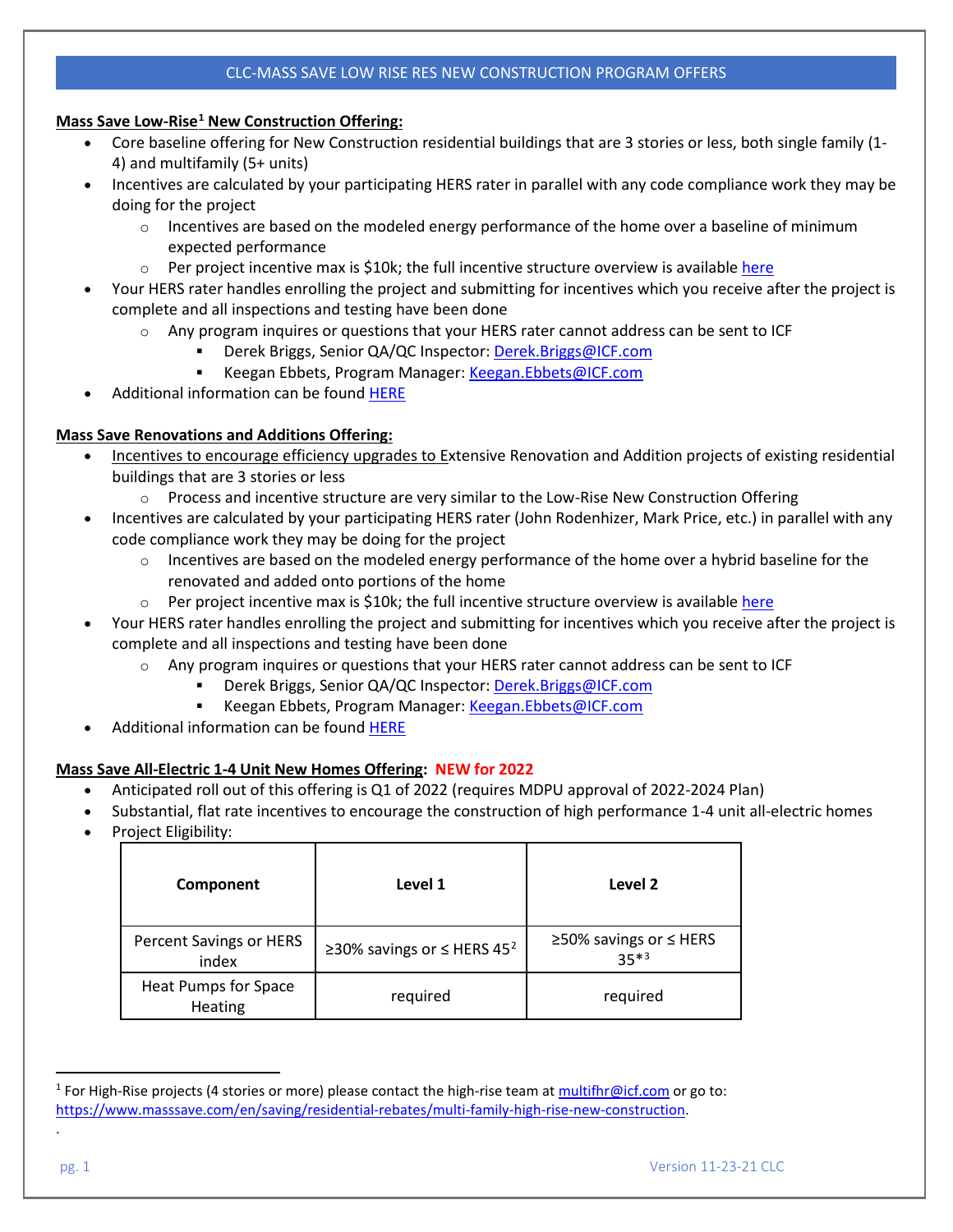### CLC-MASS SAVE LOW RISE RES NEW CONSTRUCTION PROGRAM OFFERS

| Heat Pump Water Heater                 | optional                             | required |  |
|----------------------------------------|--------------------------------------|----------|--|
| All-electric cooking                   | required                             | required |  |
| Infiltration rate                      | $\leq$ 1.5 ACH50<br>$\leq$ 1.0 ACH50 |          |  |
| <b>Balanced HRV/ERV</b><br>ventilation | required                             | required |  |
| Continuous envelope<br>Insulation      | optional                             | required |  |
| <b>EV-Ready Checklist</b>              | required                             | required |  |

#### • Project Incentives:

| Home Type     | Level 1  | Level 2  |
|---------------|----------|----------|
| Single Family | \$15,000 | \$25,000 |
| 2-Units       | \$17,500 | \$30,000 |
| 3-Units       | \$20,000 | \$35,000 |
| 4-Units       | \$22,250 | \$40,000 |

• Your HERS rater handles enrolling the project, performing necessary site inspections, and submitting for incentives which you receive after the project is complete. Enrollment must occur in the pre-construction phase.

- o As this is a new program, your HERS rater may not be able to answer questions on this offering at this time. Please direct any questions to:
	- Keegan Ebbets, Program Manager[: Keegan.Ebbets@ICF.com](mailto:Keegan.Ebbets@ICF.com)
	- Derek Briggs, Senior QA/QC Inspector[: Derek.Briggs@ICF.com](mailto:Derek.Briggs@ICF.com)

# **Mass Save Passive House Offering for Multi-Family New Construction:**

Net Performance

**Bonus** 

- Residential New Construction of high-performance 5+ unit buildings, both Low-Rise and High-Rise
- Provides both design and construction incentives to encourage pursuit of Passive House certification

| Passive House Incentive Structure for Multi-Family (5 units or more) |                          |                                 |                              |  |  |
|----------------------------------------------------------------------|--------------------------|---------------------------------|------------------------------|--|--|
| <b>Incentive Timing</b>                                              | <b>Activity</b>          | <b>Incentive Amount</b>         | <b>Max. Incentive</b>        |  |  |
| <b>Pre-Construction</b>                                              | <b>Feasibility Study</b> | 100% Feasibility costs          | \$5,000                      |  |  |
|                                                                      | <b>Energy Modeling</b>   | 75% of Energy<br>Modeling costs | \$500/Unit, max.<br>\$20,000 |  |  |
|                                                                      | <b>Pre-Certification</b> | \$500/unit                      |                              |  |  |
| Post-                                                                | Certification            | \$2,500/unit                    |                              |  |  |
|                                                                      |                          |                                 | N/A                          |  |  |

\$0.75/kWh

\$7.50/therm

Construction